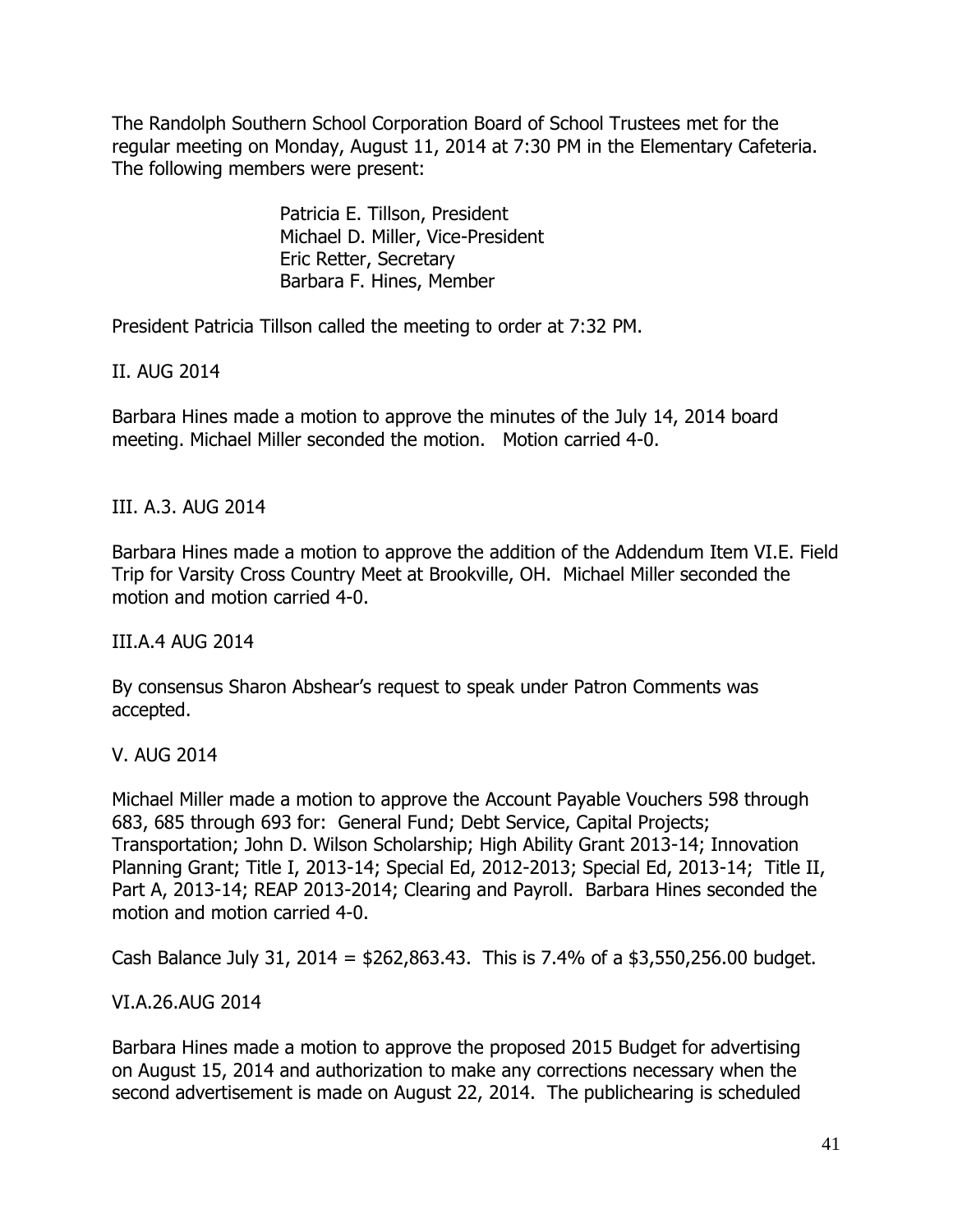for Monday, September 8, 2014 at 7:30 PM in the RS Elementary Cafeteria located at 3 Rebel Drive, Lynn, IN. The adoption of the proposed 2015 Budget is on October 13, 2014 at 7:30 PM in the RS Elementary Cafeteria located at 3 Rebel Drive, Lynn, IN. Michael Miller seconded the motion and motion carried 4-0.

## VI.A.27 AUG 2014

Michael Miller made a motion to reduce the 2014 Rainy Day Fund Appropriation by \$400,000.00. This will leave \$175,335.00 appropriation for the remainder of the 2014 year. Eric Retter seconded the motion and motion carried 4-0.

## VI.B.41 AUG 2014

Barbara Hines made a motion to accept the resignation of Mr. Mark Baldwin as Industrial Arts Teacher and Wrestling Coach effective August 4, 2014. Michael Miller seconded the motion and motion carried 4-0.

## VI.B.42 AUG 2014

Michael Miller made a motion to approve Bus Driver contracts for the 2014-2015 school year as presented. Barbara Hines seconded the motion and motion carried 4-0.

# VI.B.43 AUG 2014

Barbara Hines made a motion to approve Jerimy Stephan as a part-time (two days a week or as needed) Special Ed Mini-Bus Driver at an hourly rate of \$14.89 for the 2014-2015 school year. Michael Miller seconded the motion and motion carried 4-0.

# VI.B.44 AUG 2014

Michael Miller made a motion to accept the resignation of Michelle Brummett as a Custodian effective August 15, 2014. Eric Retter seconded the motion and motion carried 4-0.

#### VI.B.45 AUG 2014

Michael Miller made a motion to approve Curtiss Grams for the Industrial Arts teaching position for the 2014-2015 school year at a sub rate of \$170.19 per day contingent upon the receipt of a clear expanded criminal history check and an Emergency Teacher License from the Department of Education. Barbara Hines seconded the motion and motion carried 4-0.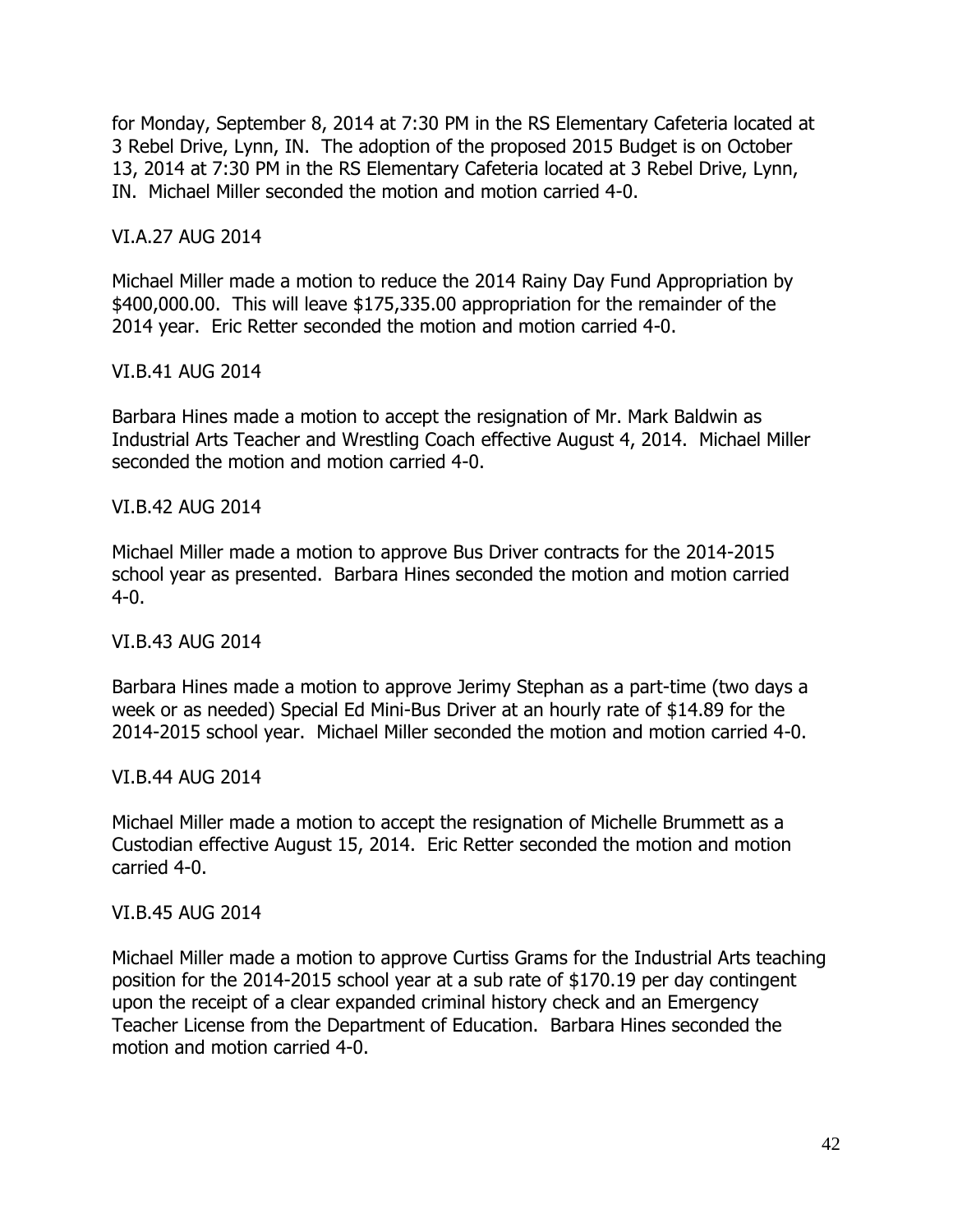VI.B.46 AUG 2014

Eric Retter made a motion to approve Courtney McQueen as Elementary Student Council Supervisor for the 2014-2015 school year at a stipend of \$610.00 per the Master Agreement. Michael Miller seconded the motion and motion carried 4-0.

# VI.B.47 AUG 2014

Michael Miller made a motion to approve Bill Pearson as the 2014 Jr. High Cross Country Coach at \$1,174.00 per the extra-curricular schedule. An expanded criminal history check is on file. Barbara Hines seconded the motion and motion carried 4-0.

## VI.C.4 AUG 2014

Michael Miller made a motion to approve the following fund raisers:

- 1. Group: High School Cheerleaders Contact Person: Lindsey Saunders Event: Car Wash Date: Saturday, June 21, 2014 Actual Income: \$356.85 Purpose: Operating Budget and Camp
- 2. Group: Volleyball Contact Person: Chelsea Gibson Events: Elementary Clinic held in September Anticipated Income of \$100-\$150. Dig Pink Shirt Sale September/October Anticipated Income of \$100 Fan Shirt Sale in August beginning of Season Anticipated Income of \$150
- 3. Group: Music Boosters Contact Person: Stacey Briggs Event: Dance on August 29, 2014 from 7:00 to 10:00 PM. Anticipated Income: \$500. Barbara Hines seconded the motion and motion carried 4-0.

#### VI.D.3 AUG 2014

Barbara Hines made a motion to approve an out-of-state field trip for the Co-Ed Varsity Cross Country Team to Brookville, OH on September 6, 2014. Michael Miller seconded the motion and motion carried 4-0.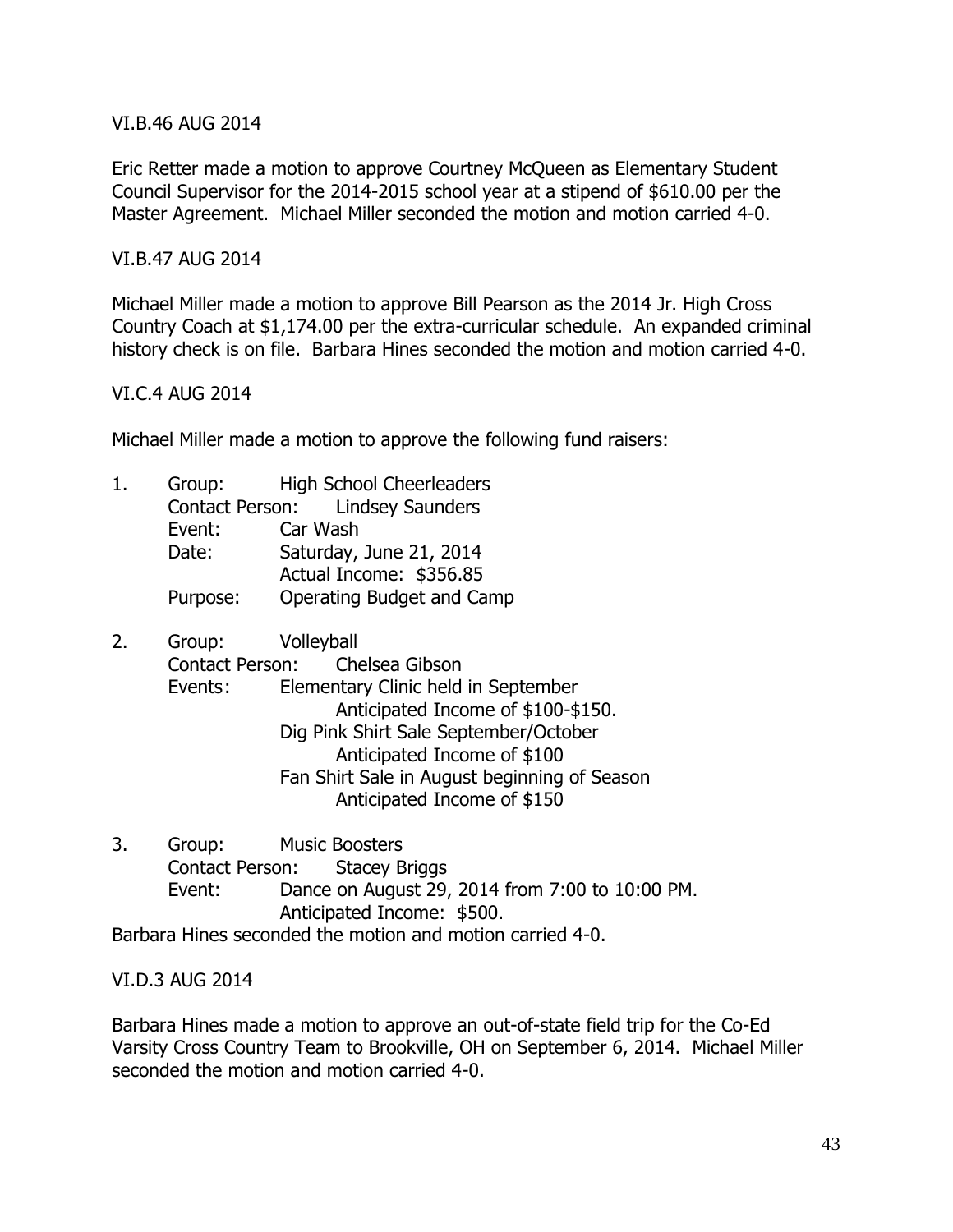VI.F.9 AUG 2014

Barbara Hines made a motion to approve the 2014-2015 Staff Handbooks for the Elementary and Jr./Sr. High School as presented. Michael Miller seconded the motion and motion carried 4-0.

VI.F.10 AUG 2014

Michael Miller made a motion to approve the Parent and Student 1:1 Handbook Policy as presented. Barbara Hines seconded the motion and motion carried 4-0.

VI.F.11 AUG 2014

Barbara Hines made a motion to approve the Elementary 2014-2015 Textbook Rental Fee Schedule as revised on August 6, 2014. Michael Miller seconded the motion and motion carried 4-0.

VII.A. AUG 2014

High School Principal's report included information on the Sacramento Mandarins Drum Line Team's 20<sup>th</sup> Place in the World Competition. They were pleased with the accommodations here and will consider coming here again. The Master Schedule is complete for the year.

VII.B. AUG 2014

Elementary Principal report included information on the final teaching assignments and support staff assignments for 2014-2015. The ADM as of August  $11^{\text{th}}$  was 241.

VIII. AUG 2014

Superintendent discussed the following items: 2015 Budget General Fund Revenue Estimate is a decrease of \$154,879 from the Certified 2014 General fund Revenue; start of negotiations with the CTA to begin within the next two weeks. Per Indiana Code, Master Contract must be settled by September 30, 2014 or a mediator will be assigned; the Bi-Annual Financial Report was submitted on July 25<sup>th</sup>; RSSC has received the final payment from EMC for damages caused by the broken water line in the Elementary and all repairs have been made and contractors will be paid; and, the preliminary ADM after registration is 222.5 for the Elementary and 244.0 for the Jr./Sr.High School for a projected total of 466.5. The Official ADM Count Days are September 12, 2014 for July—December, 2014, and February 2, 2015 for January— June 2015.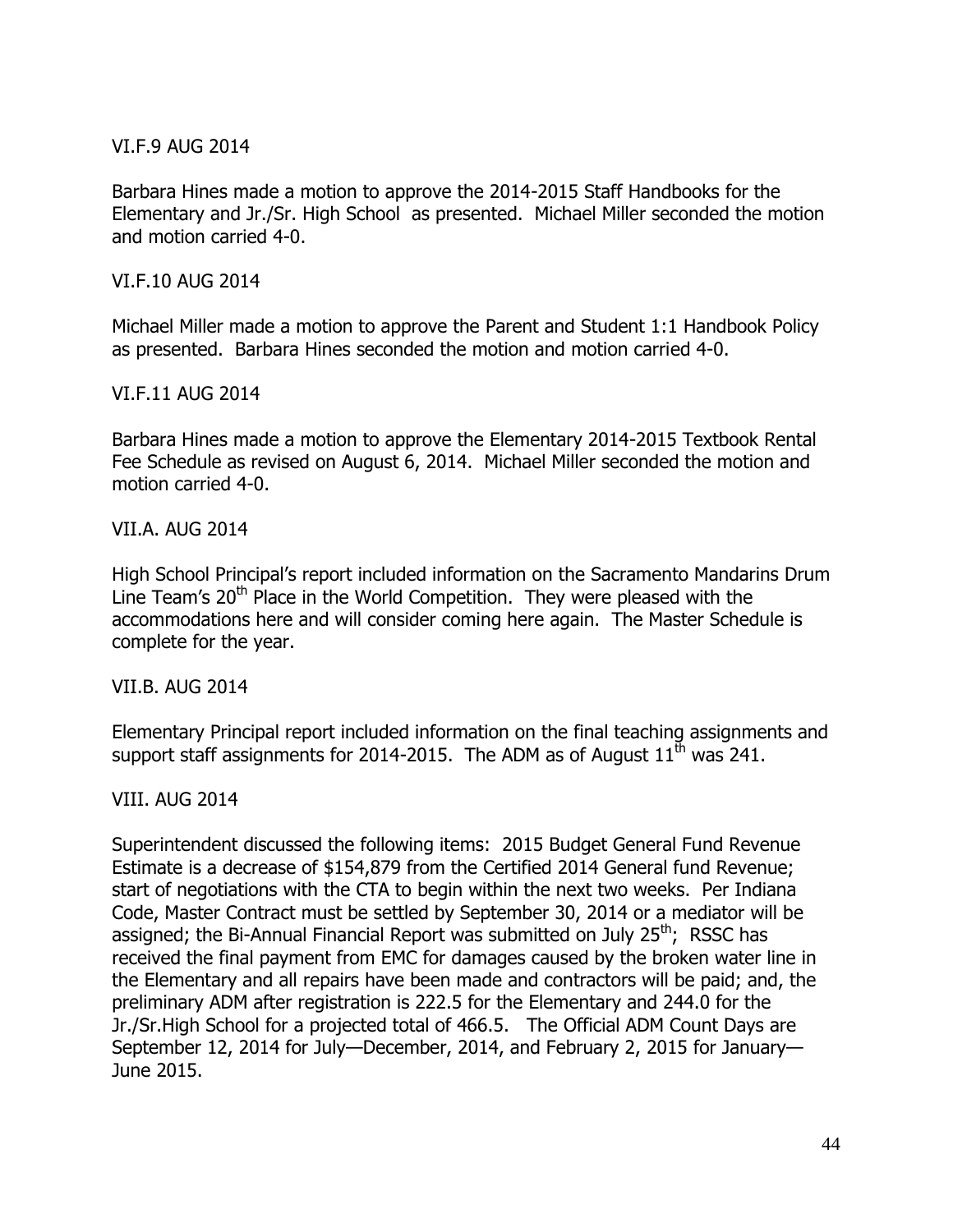There was no faculty, staff, student comments.

# X.1 AUG 2014

Patron Sharon Abshear spoke regarding the painting of the high school gymnasium wall which removed the mural of General Lee on horseback. This painting had been placed there in 1978, touched up in 1993, and she felt that Mr. Bowsman had overstepped his authority to remove the painting without community input. She stated that she had personally contacted the News Gazette about the situation as well as making postings on social media. Community members Jerry Lee, Carolyn Neargarder, DarlasLaxton, Jackie Wallace, and Jeff Ison also voiced their concerns about the removal of the painting. They wanted to know why the administration was doing away with the Rebel tradition and if the painting was going to be returned to the wall. The all felt that the communication with the community had been neglected.

Mr. Bowsman's response included a direct response about the unfair and inaccurate statements made on social media about the school principal and himself; especially, since not a single person contacted the principal or him directly to discuss the situation before such accusations were made.

He stated that there was and is no intent to do away with the Rebel mascot or the Rebel tradition. The school website, school vehicles, school rugs, banners, etc. all display the Rebel logo. His own business cards have the Rebel logo on them and always have.

As a maintenance issue, the condition of the wall was in need of attention. Many areas had peeling paint and marks that needed to be repaired and repainted. The gymnasium was closed off during this time because the floor was also being redone and had to be protected until it thoroughly cured.

Patron Terry Comer stated that the administration was doing a good job and making several good changes for the school. He felt the administration would consider all possibilities for the wall and would listen to the constituents. Jerimy Stephan stated that even though Randolph Southern community may not have a racial context with the portrait of General Lee, but realistically, visitors coming in to the gymnasium often did. He stated that he trusted the administration with the upkeep of that wall as well as any wall in the building.

Board members commented that the administration has the responsibility for maintenance decisions and repairs without formal approval by the Board. Mr. Miller stated that RSSC has the best Administration Team, best Academic record and test scores of any school in the area; and, it is upsetting when these negative remarks are publicized so widely when there are so many good reasons to be a part of RSSC.